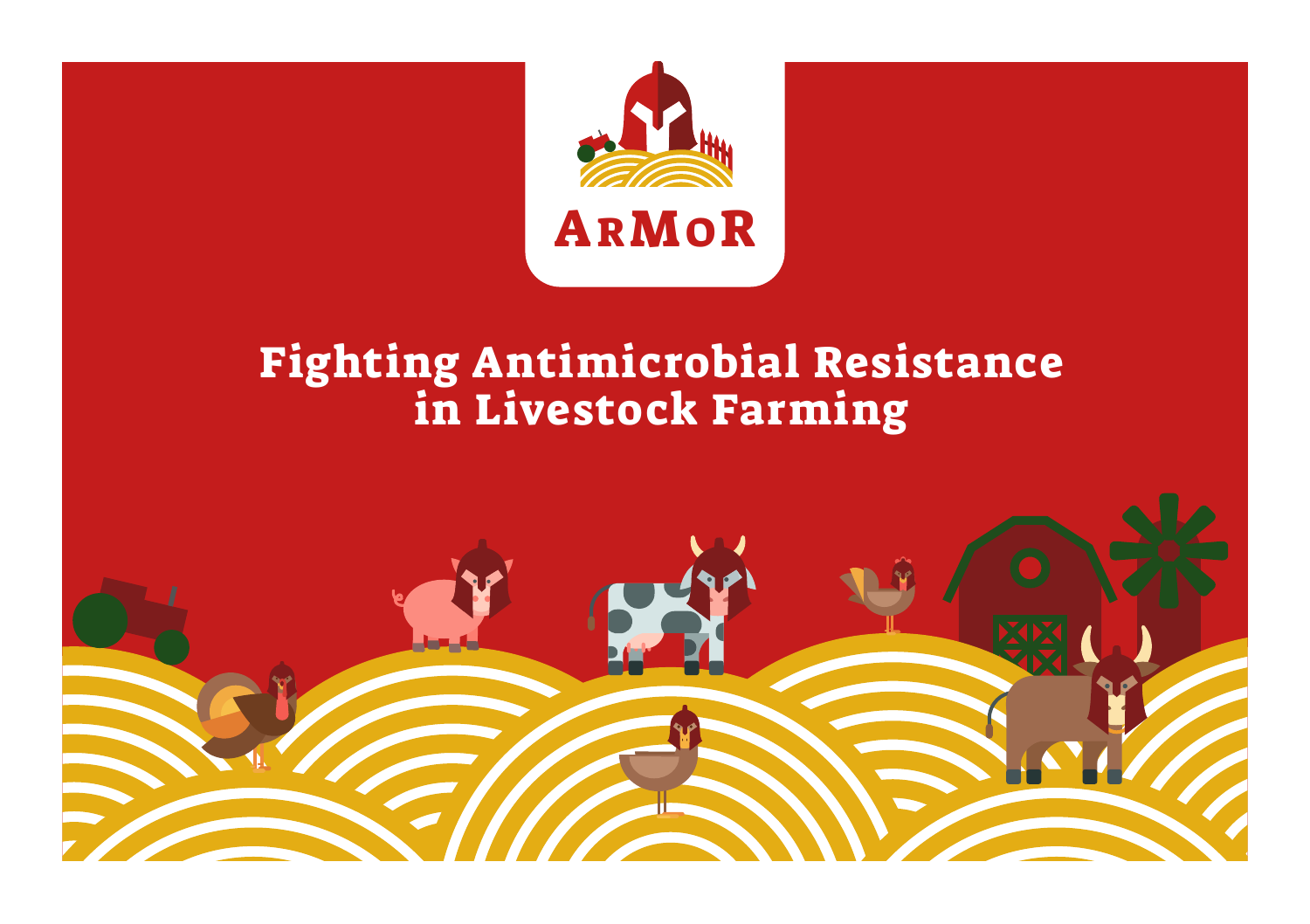Antimicrobial resistance (AMR) is a rising threat to public health, food safety, livelihoods, and sustainable development of the agricultural sector.

Microbes can evolve and share adaptations to withstand antimicrobial treatments. It is essential that we reduce our antimicrobial use to slow the development of resistant bacterial strains and maintain the effectiveness of live-saving treatments.

Hence, there is an urgent need for innovative solutions in farming to protect animal health and welfare whilst achieving further reductions in veterinary antimicrobial use.

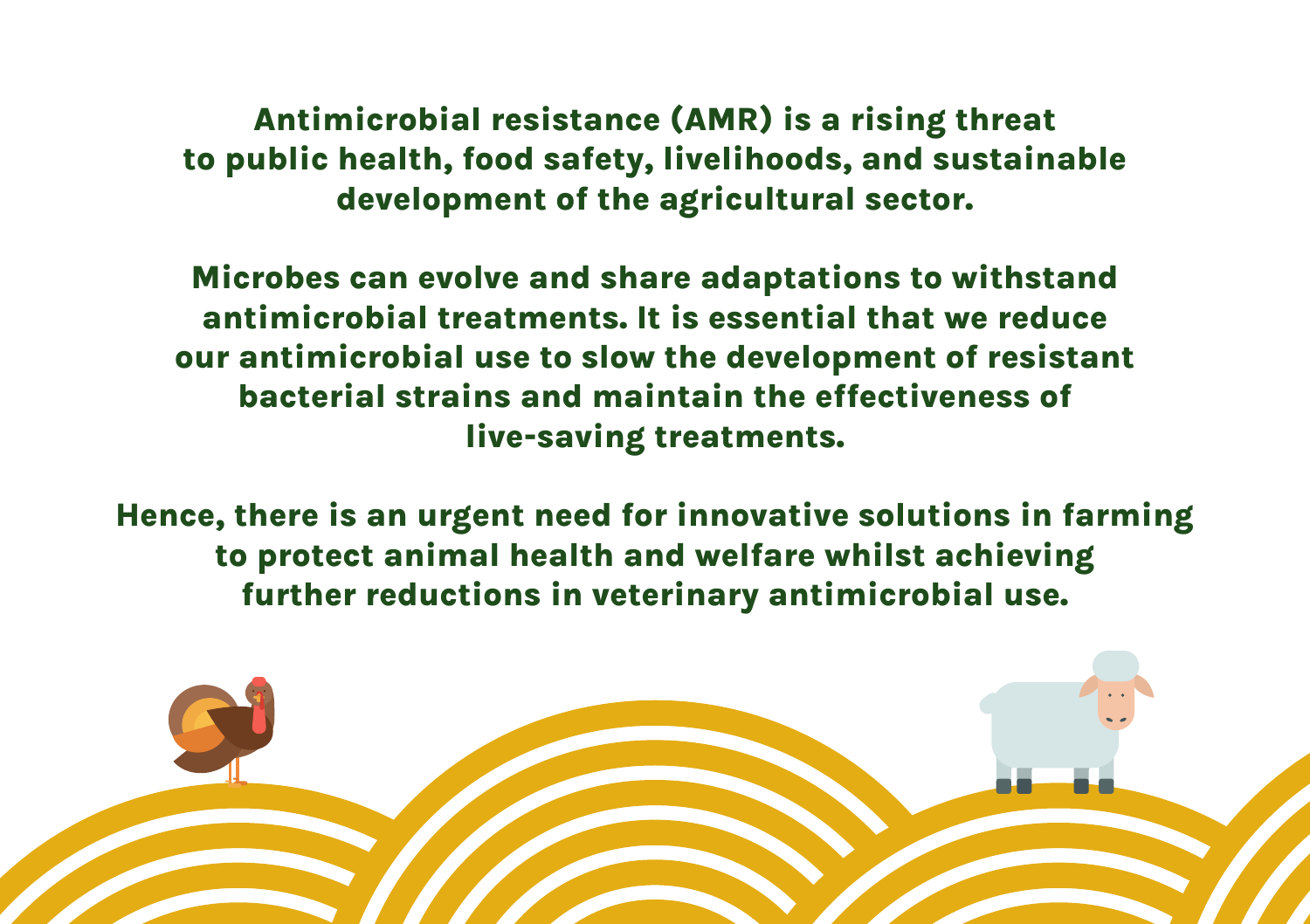## The ARMOR Cluster is providing solutions to support the agricultural sector in preventing and counteracting AMR:

- Information materials, recommendations, and guidelines for farmers for the development of animal health & welfare plans
- **Cost-benefit analyses** of reduced antimicrobial usage
- Alternatives to antimicrobials for the management of bacterial infections in animals
- Identification of levers, incentives, indicators, and socio-technical solutions to support antimicrobial use (AMU) reduction at farm level
- Feed additives and alternative feeding strategies to increase the resilience of farm animals